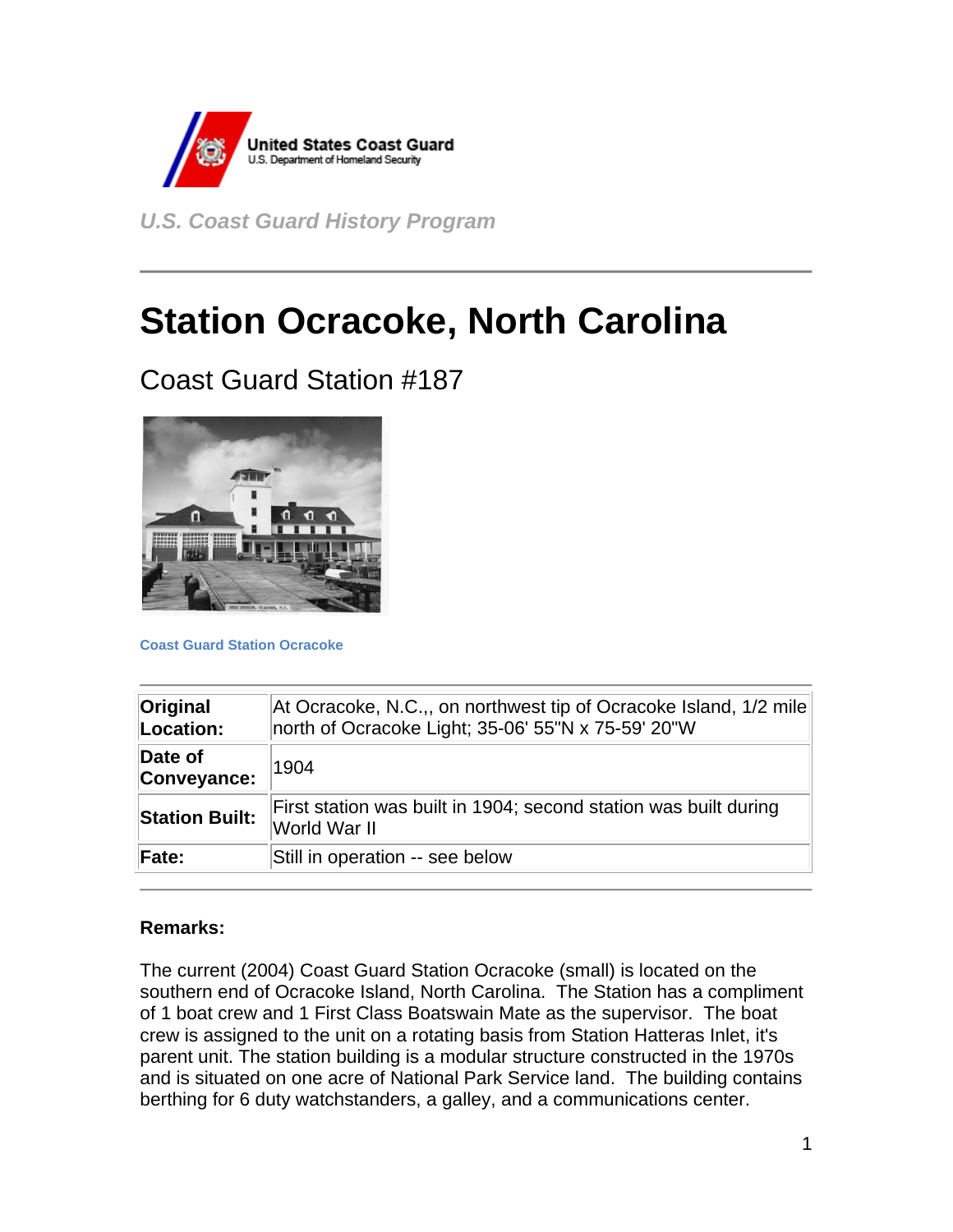Station Ocracoke is a sub-unit and comes under the administrative and operational control of Station Hatteras Inlet.

As a multi-mission unit, Station Ocracoke conducts search and rescue, boating safety, law enforcement, and marine environmental protection operations. A boat crew is available 24 hours a day and responds to more than 100 calls for assistance annually. The station's Area of Responsibility (AOR) includes more than 1350 square nautical miles of Atlantic Ocean, one third of the Pamlico Sound, and half of Ocracoke Island. To cover this area and respond to calls for assistance in any type of weather, the station is equipped with a 44-ft Motor Life Boat, and a 21-ft Motor Life Inflatable. Station Ocracoke also maintains the grounds and upkeep of the famous British Cemetery on Ocracoke Island.

#### **Keepers:**

David Williams was appointed keeper on 23 MAY 1905 and was still serving in 1915.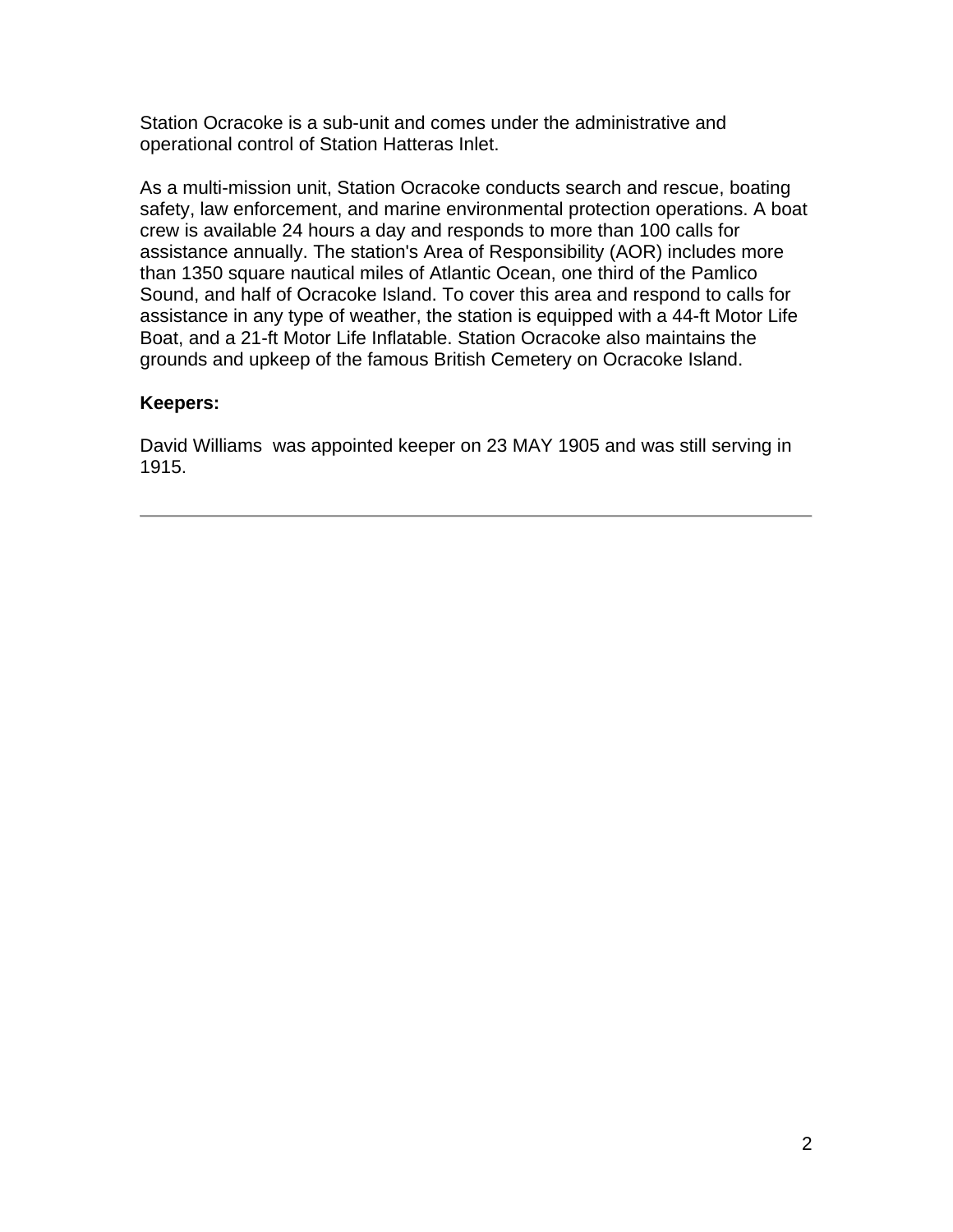### **Photography:**



Station Ocracoke, no date.